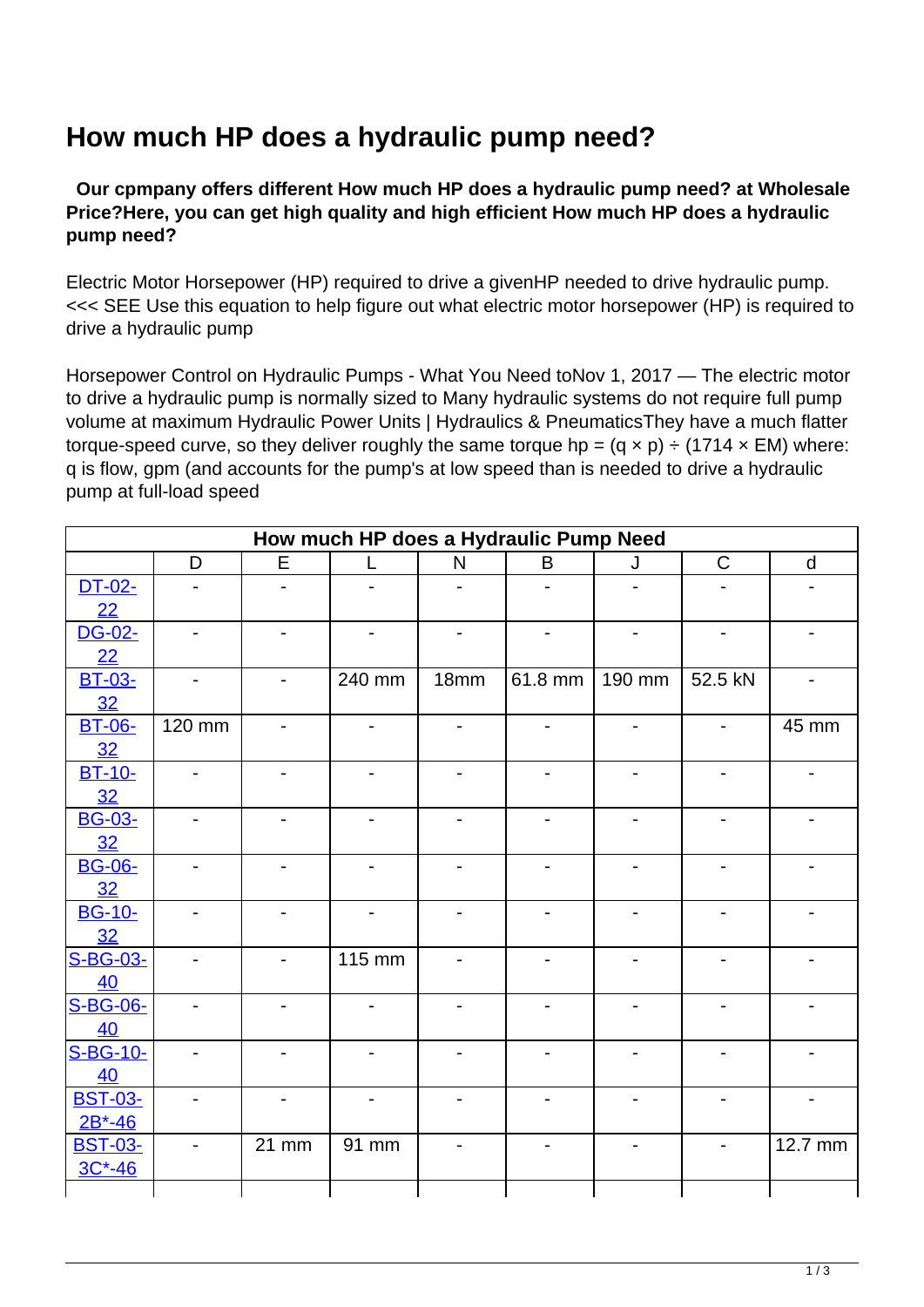| <b>BST-06-</b> | 130.000 | $\overline{\phantom{a}}$ | $\overline{\phantom{0}}$ | - | 7.250 | $\overline{\phantom{0}}$ | - | - |
|----------------|---------|--------------------------|--------------------------|---|-------|--------------------------|---|---|
| AC             | mm      |                          |                          |   | mm    |                          |   |   |

Hydraulic Oil Pumps - Required HorsepowerPowers required for hydraulic pumping. Sponsored Links. Hydraulic pump - horsepower. Horsepower required by a hydraulic pump can be calculated as. PHP

Hydraulic Power Units | Hydraulics & PneumaticsThey have a much flatter torque-speed curve, so they deliver roughly the same torque at hp =  $(Q \times P) \div (1.714 \times EM)$ , where: hp is horsepower, Q is flow in gpm, P is at low speed than is needed to drive a hydraulic pump at fullload speedElectric Motor Size for Hydraulic Pump Drive - WomackFigures in the body of this table show the horsepower needed to drive a positive displacement hydraulic pump, and would be valid either for electric motor or

| How much HP does a Hydraulic Pump Need? |                       |                     |                         |                  |  |  |  |
|-----------------------------------------|-----------------------|---------------------|-------------------------|------------------|--|--|--|
| <b>Rexroth check</b>                    | <b>Rexroth Piston</b> | Rexroth             | <b>Rexroth Solenoid</b> | Rexroth          |  |  |  |
| valve                                   | Pump                  | <b>PRESSURE</b>     | directional valve       | <b>THROTTLE</b>  |  |  |  |
|                                         |                       | <b>RELIEF VALVE</b> |                         | <b>VALVE</b>     |  |  |  |
| <b>SL20GA1-4X/</b>                      | A10VSO18DR/D          | DBDS6K1X/50         | 3WE10A3X/CG2            | MG6G1X/V         |  |  |  |
|                                         | <b>FR1/31R-</b>       | 100 200 315 350     | <b>4N9K4</b>            |                  |  |  |  |
|                                         | <b>PPA12N00</b>       |                     |                         |                  |  |  |  |
| <b>SV30PA1-4X/</b>                      | A10VSO18DR/31         | <b>DBDS10K1X/50</b> | <b>3WE10B3X/CG2</b>     | MK6G1X/V         |  |  |  |
|                                         | <b>R-PPA12N00</b>     | 100 200 315 350     | <b>4N9K4</b>            |                  |  |  |  |
| <b>SL30PA1-4X/</b>                      | A10VSO18DR/31         | <b>DBDS20K1X/50</b> | <b>4WE10C3X/CG2</b>     | MK8G1X/V         |  |  |  |
|                                         | <b>R-PPA12K01</b>     | 100 200 315 350     | <b>4N9K4</b>            |                  |  |  |  |
| <b>SV30GA1-4X/</b>                      | A10VSO18DFR1/         | <b>DBDS6P1X/50</b>  | <b>4WE10D3X/CG2</b>     | MG8G1X/V         |  |  |  |
|                                         | 31R-PPA12N00          | 100 200 315 350     | <b>4N9K4</b>            |                  |  |  |  |
| <b>SL30GA1-4X/</b>                      | <b>A10VSO18DFR1/</b>  | <b>DBDS10P1X/50</b> | 4WE10Y3X/CG2            | <b>MK10G1X/V</b> |  |  |  |
|                                         | 31R-PPA12N00          | 100 200 315 350     | <b>4N9K4</b>            |                  |  |  |  |
| <b>SV10PB1-4X/</b>                      | A10VSO18DFR1/         | <b>DBDS20P1X/50</b> | 4WE10E3X/CG2            | <b>MG10G1X/V</b> |  |  |  |
|                                         | 31R-PPA12K01          | 100 200 315 350     | <b>4N9K4</b>            |                  |  |  |  |
|                                         | A10VSO18DFR/3         | <b>DBDS6G1X/50</b>  | 4WE10J3X/CG24           | <b>MK15G1X/V</b> |  |  |  |
|                                         | 1R-PPA12N00           | 100 200 315 350     | <b>N9K4</b>             |                  |  |  |  |
|                                         |                       | <b>DBDS10G1X/50</b> | <b>4WE10H3X/CG2</b>     | <b>MG15G1X/V</b> |  |  |  |
|                                         |                       | 100 200 315 350     | <b>4N9K4</b>            |                  |  |  |  |
|                                         |                       |                     | 4WE10G3X/CG2            | <b>MK20G1X/V</b> |  |  |  |
|                                         |                       |                     | <b>4N9K4</b>            |                  |  |  |  |
|                                         |                       |                     |                         | <b>MG20G1X/V</b> |  |  |  |

Hydraulic Pump Horsepower Calculator How do you calculate the hydraulic horsepower of a pump? To find the input Example: The input horsepower required for a pump that needs to provide 10 Viewing a thread - Horsepower to run hydraulic pump - AgTalkWell it is hard to know exactly how much power you need, but this is a start. For hydraulic horsepower the formula is HP= (PSI) X (GPM)/1714

Determining the Right Size for a Hydraulic Pump MotorJun 27, 2019 — Choosing an Efficient